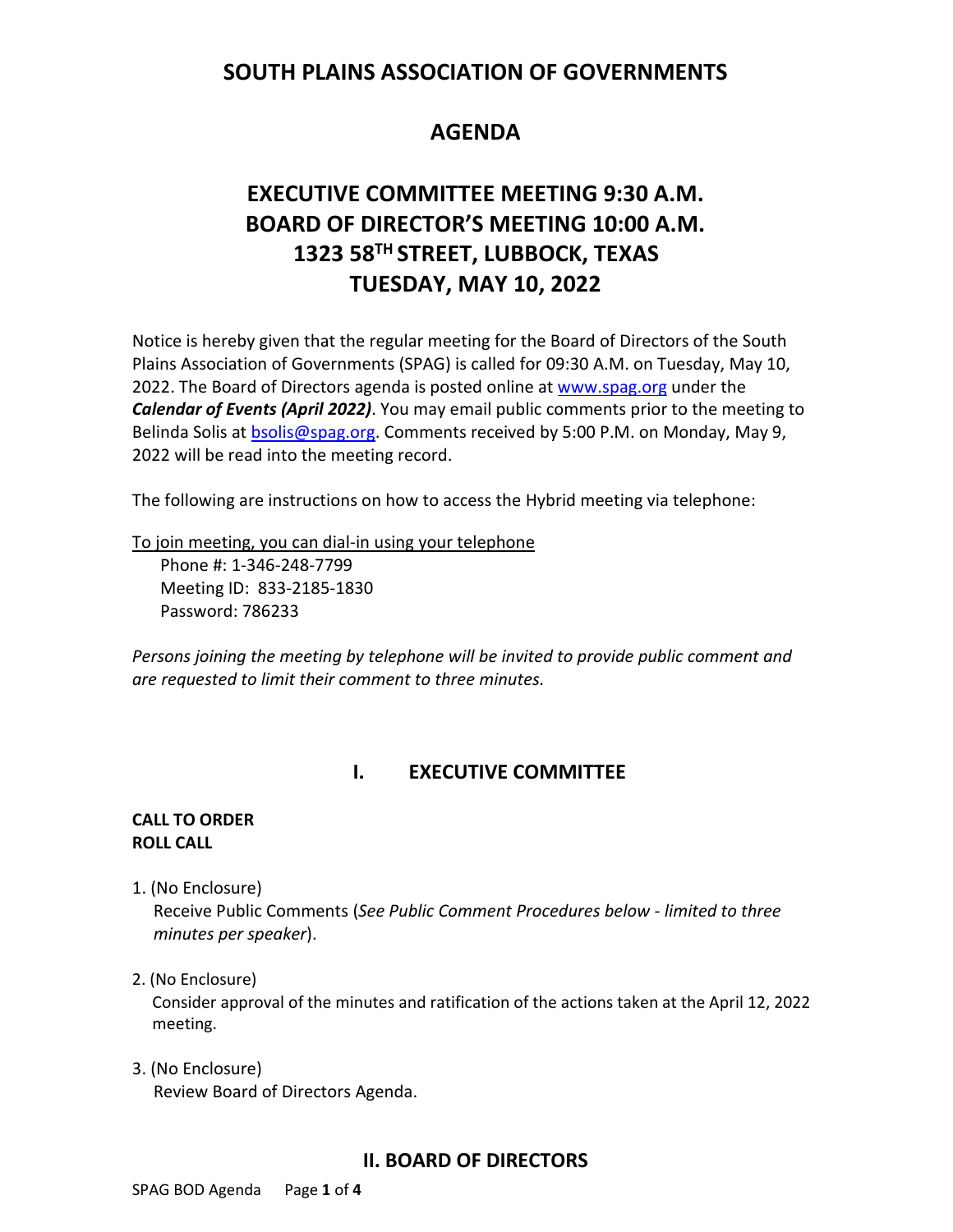# **CALL TO ORDER PLEDGE OF ALLEGIANCE PRAYER**

1. (No Enclosure)

Receive Public Comments (*See Public Comment Procedures below - limited to three minutes per speaker*).

2. (Enclosure A)

Consider approval of the minutes and ratification of the actions taken at the April 12, 2022 meeting.

3. (Enclosure B)

Consider acceptance of the financial report for the month of March 2022

4. (No Enclosure)

Recognize Mary Owen, Regional Director for Senator Ted Cruz, for her contribution to the people of the South Plains.

5. (No Enclosure)

Presentation by Greg Conte, Director, Texas Broadband Development Office.

6. (Enclosure C)

 Consider acceptance of the 2020-2021 SPAG Comprehensive Annual Financial Report and Auditors' Report.

## **NOTE: The comprehensive Annual Financial Report is enclosed, but due to the size is separate from the Agenda Packet.**

7. (Enclosure D)

Resiliency & Recovery Plan update and discussion.

8. (Enclosure E)

Consider approval of application development interlocal agreements with City of Brownfield, City of Crosbyton, City of Morton and City of Lockney for the submission of an TDA Fire, Ambulance and Service Trucks (FAST) Fund Application.

9. (Enclosure F)

Consider approval of an interlocal agreement with the City of Lubbock for the administration of the American Rescue Plan Act Small Business Relief Funding Program.

10. (Enclosure G)

Consider establishment and approval of the 2023-2024 Community Development Fund; TxCDBG Regional Project Priorities.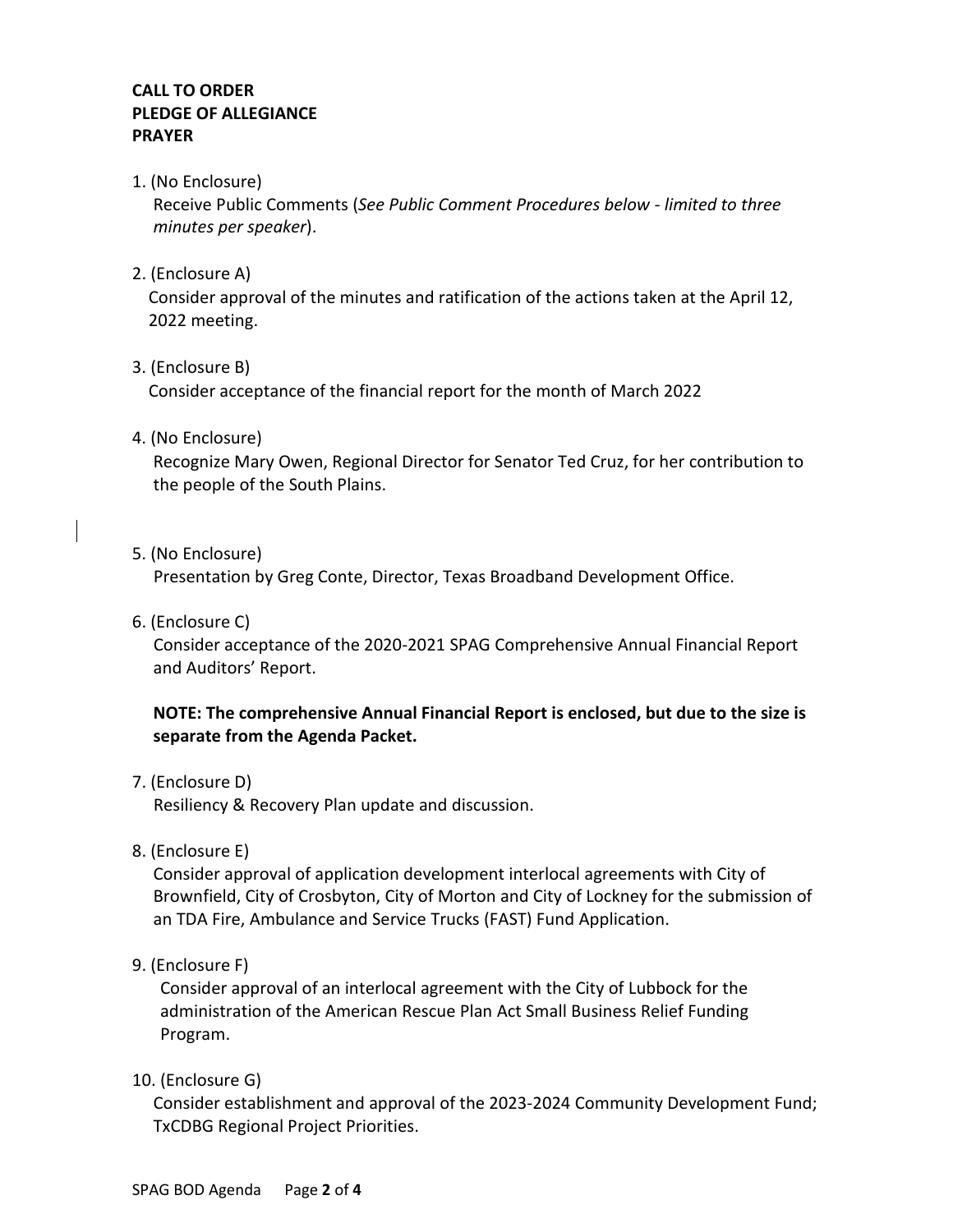## 11. (No Enclosure)

Consider Committee Appointments.

### 9-1-1 Advisory Committee

David Cochran, Hale County, nominated by David Mull

### 12. Staff Reports

- Argo Blockchain Helios Dickens County grand opening Tim Pierce
- 2022 2023 West Texas County Judges and Commissioners Association Board Tim Pierce

# 13. Adjourn

*Public Comment Procedures***:** Citizens may address the Executive Committee/Board concerning any issue posted on the agenda for the meeting. All Public Comments shall be subject to the following:

- a) All individuals desiring to make a public comment should identify himself/herself before providing his/her public comment.
- b) All public comments shall be made in relation to the posted agenda item;
- c) Each speaker will receive three minutes and no portion of a speaker'sallotted time may be given (assigned, relinquished, or donated) to anotherspeaker. Any member of the public that requires the assistance of a translator will have six minutes to speak;
- d) Each speaker will only be allowed to speak once to the Executive Committee and once to the Board;
- e) The Board President shall follow the order of persons wishing to speak as listed on the sign-up sheet; and
- f) The Board President, with the consent of the Board, may add additional procedures or limitations and may alter these procedures depending on the circumstances in order to facilitate the orderly conduct of Board business at the meeting.

*Executive Session Disclosure Statement*: The Board of Directors reserves the right to adjourn into executive session at any time during the course of the meeting to discuss any item listed on this agenda as authorized by Chapter 551 of the Texas Government Code, including but not necessarily limited to §551.071 (Consultation with Attorney), §551.072 (Deliberations regarding Real Property), §551.073 (Deliberations regarding Gifts and Donations), §551.074 (Personnel Matters), §551.076 (Deliberations regarding Security Devices).

*Public Notice:* This notice complies with Texas Government Code Chapter 551, Open Meetings Act, Section 551.041 (Notice of Meeting Requirements); Section 551.043 (Time and Accessibility of Notice Requirements); Section 551.053 (Notice of Requirements of a Political Subdivision Extending into Four or More Counties): and Section 551.127

(Videoconference Call). The notice has been filed at least 72 hours before the scheduled